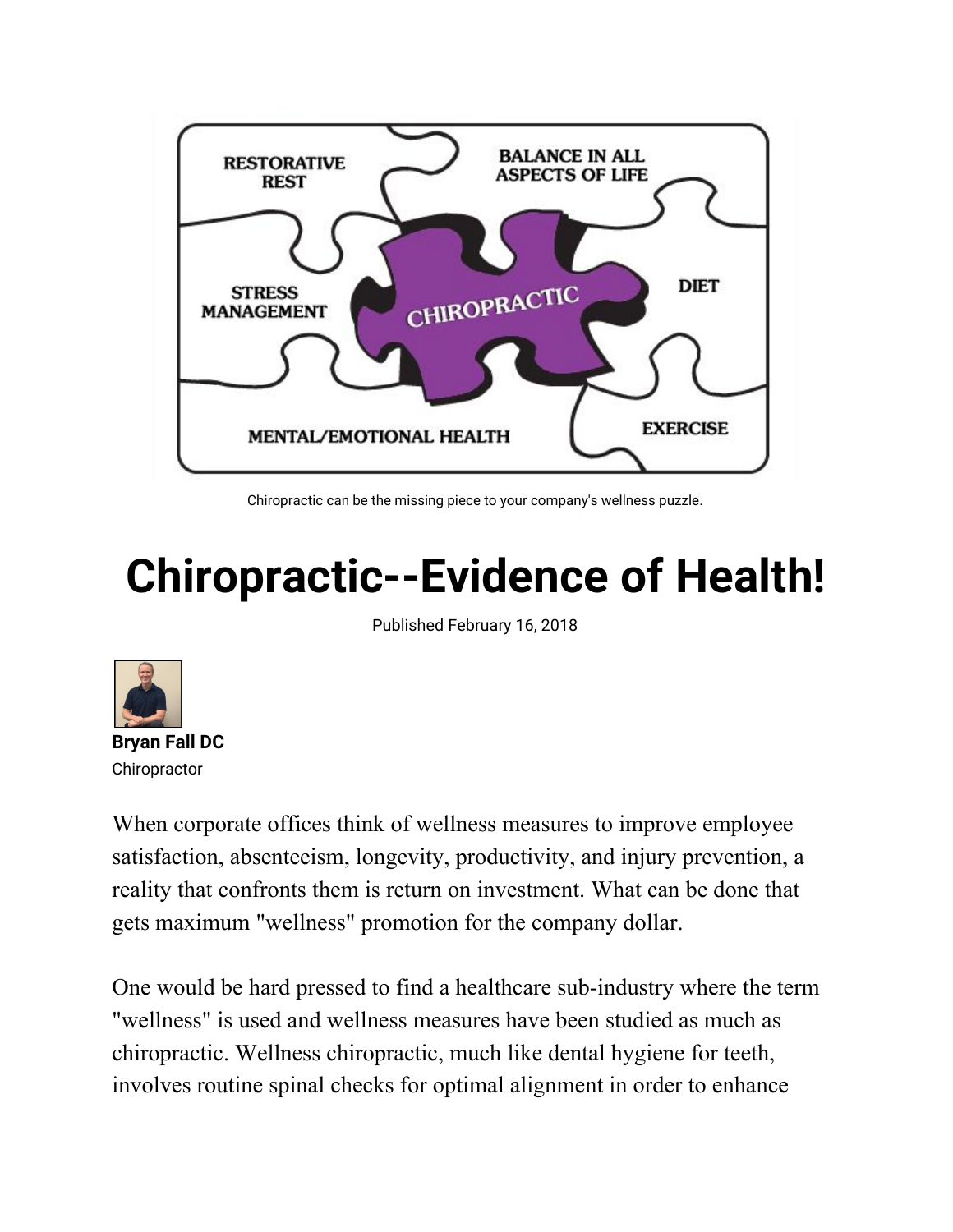health and performance. According to a 2015 Gallup Poll, more than half those polled have had a very positive experience with chiropractic and more than 31% of chiropractic users want to see a chiropractor on a regular basis, even if they do not have pain. Real wellness chiropractic (a small percentage of chiropractic offices) is a very focused niche within chiropractic. Refer to our article *Wellness Chiropractic*--*DreamTeam for Corporate Wellness* for information on how to identify a wellness or non-therapeutic chiropractor.

Let's take a brief look at just some of the data. A classic study is summarized in the graphic below. It was an extended duration study looking at a large sample size that appeared in the Journal of Manipulative and Physiological therapeutics.

![](_page_1_Picture_2.jpeg)

Also highly supportive, a comprehensive geriatric assessment program, the RAND Corporation studied a sub-population of patients who were under chiropractic care compared to those who were not and found that the individuals under continuing chiropractic care were more commonly...

• free from the use of a nursing home  $(95.7\% \text{ vs } 80.8\%);$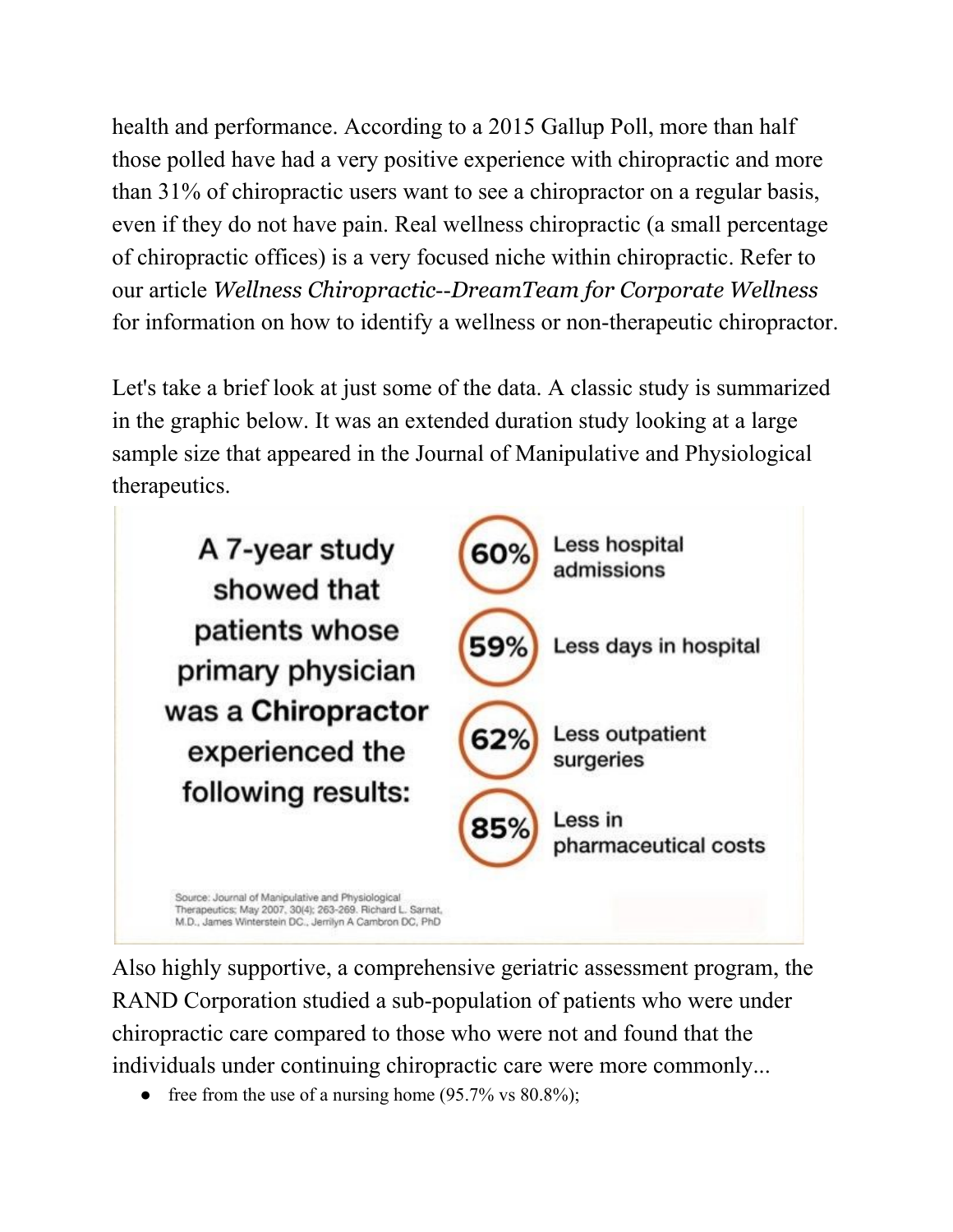- free from hospitalizations for the past 23 years  $(73.9\% \text{ vs } 52.4\%$ ]);
- more likely to report a better health status;
- more likely to exercise vigorously; and
- more likely to be mobile in the community  $(69.6\% \text{ vs } 46.8\%).$

Even more persuasive data of all comes from a 2005 study looking at 29 patients with chronic health disability.

In terms of disability (as indicated by a modified Oswestry questionnaire), the group receiving the supplementary maintenance treatments continued to improve throughout the entire 10 month period, while the cohort lacking the additional visits reverted to baseline levels within that same period. See figure below where the dashed line represents the group without maintenance care while the solid line demonstrates the group with chiropractic maintenance care.

![](_page_2_Figure_6.jpeg)